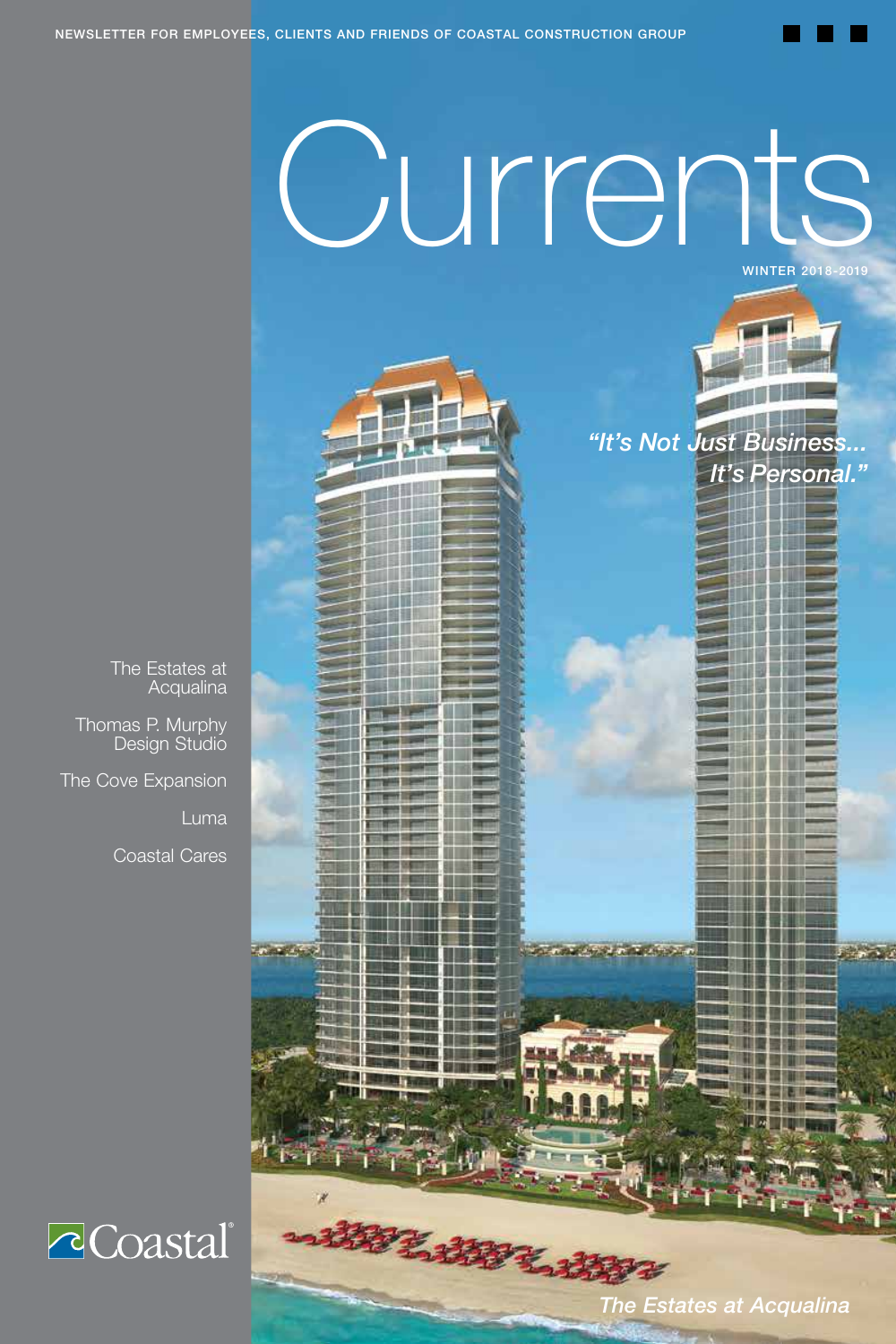## Coastal's 2018…A transformative Year

## Welcome to the first issue of "Currents" for 2019. As we come to the close of 2018 and begin a new year, we have many reasons to be thankful. The

past year will go down as one of the most transformative in Coastal's history. One of the year's highlights include the award for the construction of the Water Street Tampa Development, one of the largest private projects in the nation.



Featured on the cover of this issue is the Estates at Acqualina on Sunny Isles Beach, *Coastal Condominium's* fifth project for The Trump Group and one sure to raise the bar on the very definition of luxury residential.

You will also read about the Thomas P. Murphy Design Studio, an addition to the School of Architecture at the University of Miami, of which I am very proud. I attended the University, as did two of my sons, and am grateful that Coastal and my family could build and help fund this distinctive, state-of-the-art facility that will enhance the learning and creative experience of its students. The Design Studio was named after my father who was my mentor and best friend.

In Orlando *CoastalTishman* has broken ground on The Cove Expansion. Designed with executives and groups in mind, this new hotel will fly the Marriott Autograph Collection flag.

*CoastalTishman* is also constructing Luma, a rental community with retail and parking garage. It is a component of the master-planned community, Miami Worldcenter, and our first project for ZOM USA.

Finally, we are proud to announce that Coastal was the recipient of the very prestigious Julia Tuttle Award for Community Involvement and Corporate Citizenship from the Greater Miami Chamber of Commerce – a wonderful honor for our organization and team of volunteers.

As always, we thank you for reading "Currents" and appreciate and welcome your comments and suggestions.

 $\mathcal{L}$ 

Tom Murphy, Jr. *Chairman and CEO*

*"It's Not Just Business... It's Personal."*

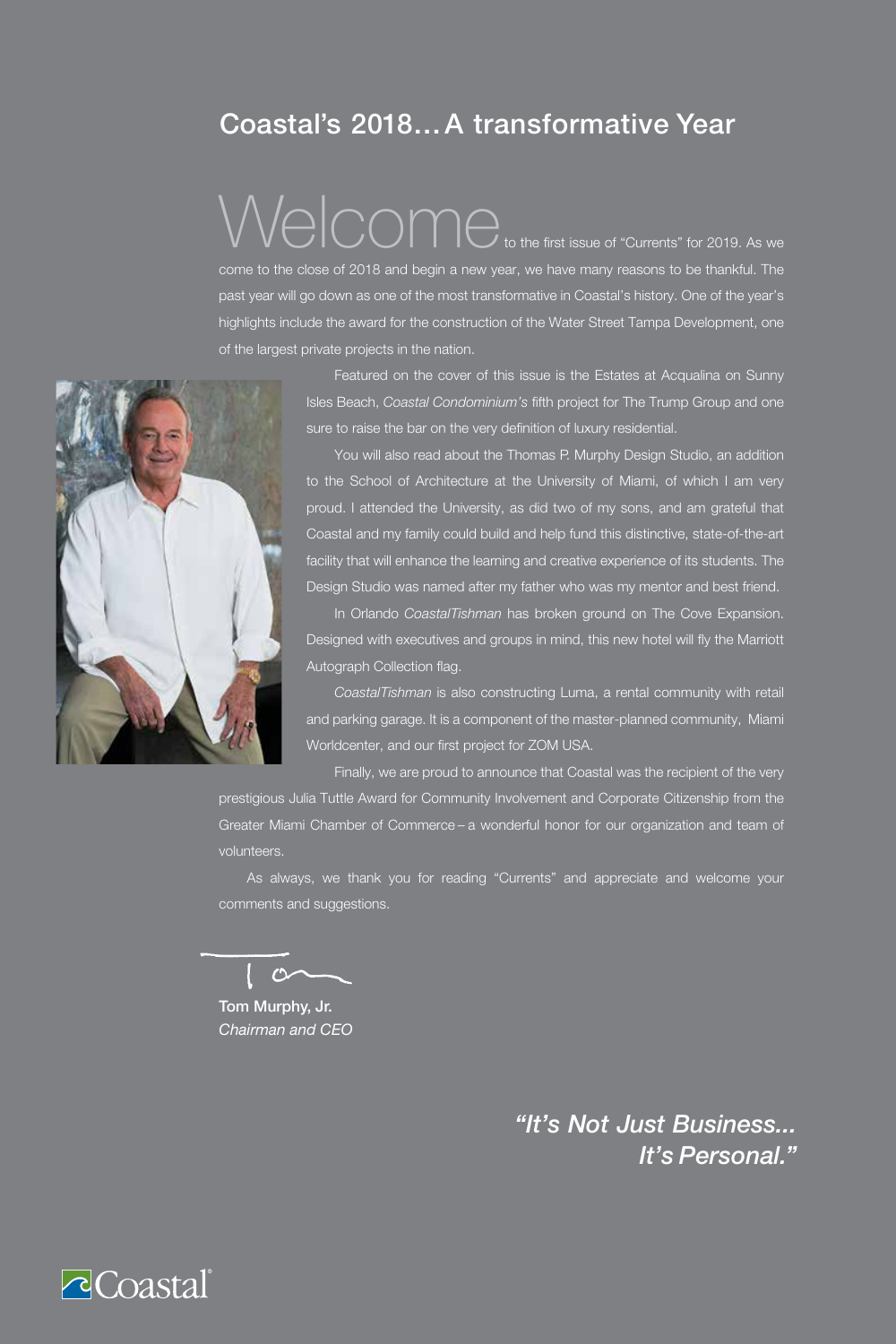## **The Estates at Acqualina: A Trilogy of Luxury**



#### *South lobby*

**Coastal Condominiums** is proud to be<br>building The Estates at Acqualina,<br>and Eddie Trump of the Trump Group building The Estates at Acqualina, our fifth project for Jules, Stephanie and Eddie Trump of the Trump Group, situated alongside the five-star Acqualina Resort and the Mansions at Acqualina.

Located in Sunny Isles Beach and designed by Cohen Freedman Encinosa & Associates of Miami, The Estates at Acqualina is comprised of two extraordinarily luxurious towers constructed with the finest finishes. The North Tower has 93 residences standing at 55 stories and the South Tower has 151 residences, standing at 52 stories, separated by the 5-story amenity Villa called Villa Acqualina. Each residence has its own spa, panoramic views of the city and Atlantic Ocean, and access to the extensive amenities offered onsite.

Interior Design is being provided by STA Architectural Group of Miami, and the breathtaking lobbies are created by iconic designer Karl Lagerfeld.

The tower residences range in size from six bedrooms, 8 full and two half baths to 3 bedrooms, 3.5 baths. Villa Acqualina includes amenities such as an awardwinning restaurant, night club, ice skating rink, health club, boxing ring and bowling lanes. Other amenities include a world-class spa, theater, Formula One racing, Citywave surfing and golf simulators, wine & cigar rooms, game rooms, pools and water features, soccer field, dog park, gardens and private cabanas and a myriad of others, too numerous to mention here.

The residents of The Estates at Acqualina will truly live in the World's Finest Residences.



*"Coastal Construction brings exceptional experience and the highest attention to detail and quality to The Estates at Acqualina. We are absolutely thrilled to be working with them once again on what will be, on completion, our fifth Coastal building. Coastal has the best management team in town and are always responsive to our needs. We also appreciate their partnership and tremendous support of our dear charity, the I Have a Dream Foundation."*

 Jules Trump Co-Chairman The Trump Group

*Casa di Mare at The Estates at Acqualina*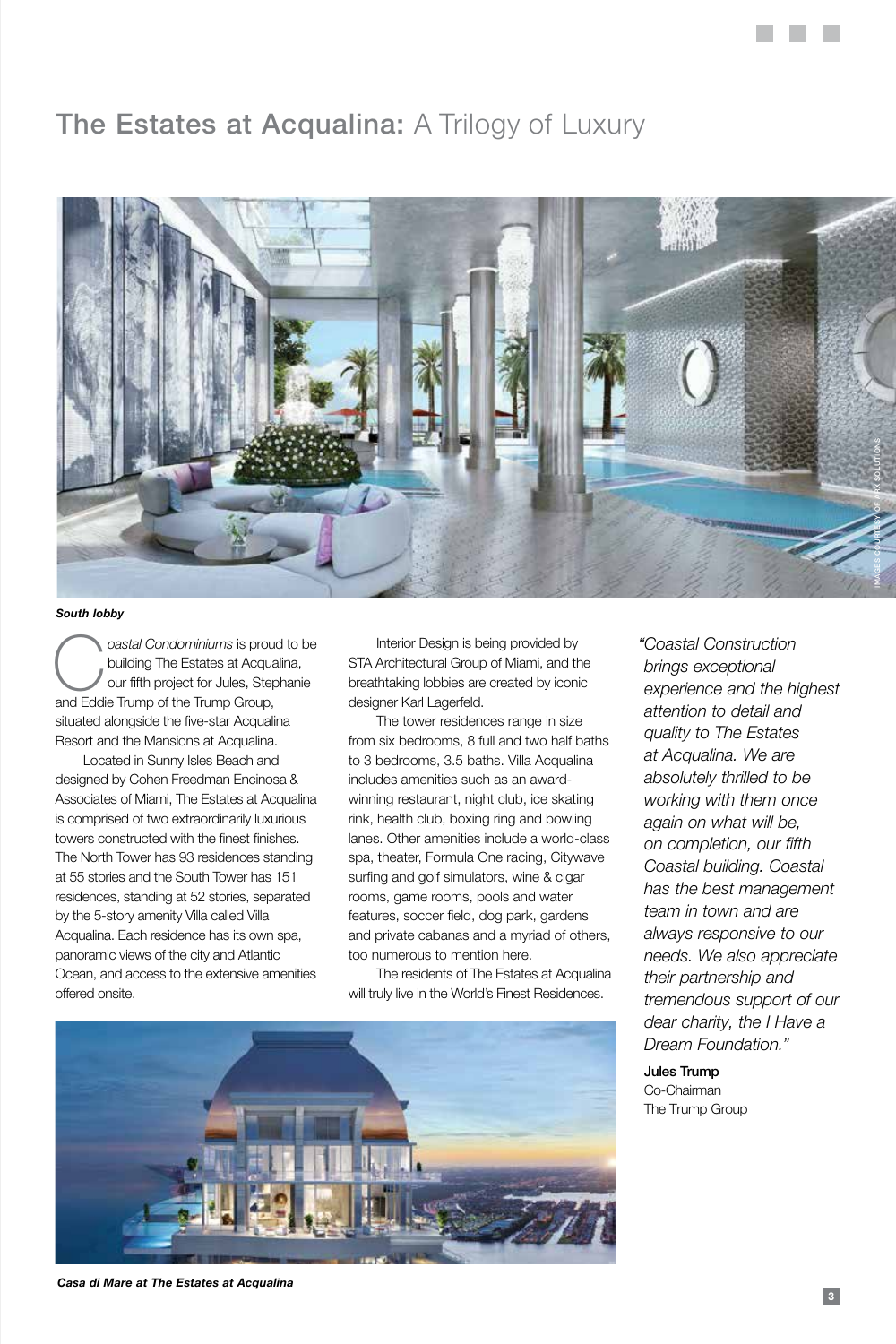## Thomas P. Murphy Design Studio: A Bright Spot at the School of Architecture



*Thomas P. Murphy Design Studio*

*"With spaciousness as its distinctive style, the Murphy Design Studio Building has created a specialized learning environment that allows architecture students to engage in collaborative learning."*

 Rodolphe el-Khoury, PhD Dean & Professor of Architecture and Urbanism School of Architecture, University of Miami

The Thomas P. Murphy Design Studio<br>
at the University of Miami School of<br>
Architecture, was officially dedicated<br>
in the Nauguska in fast of a both of land at the University of Miami School of in late November in front of a host of local luminaries.

*Coastal Construction* and the Murphy family, are proud to have built and partially funded this state-of-the-art facility. The Studio was designed by world-renowned Miami architecture firm Arquitectonica. This one-of-a-kind laboratory space is

20,000-square-feet and LEED-certified. The exposed structure of glass and concrete serves as a teaching tool by illustrating some of the basic tenets of modern architecture, construction and sustainability.

The curved concrete roof, floor to ceiling windows to allow maximum light, and open space design encourage creativity and collaboration. The Technoglass windows are special as well: they are hurricane-resistant and feature energy-efficient low-E coatings.



*Entrance*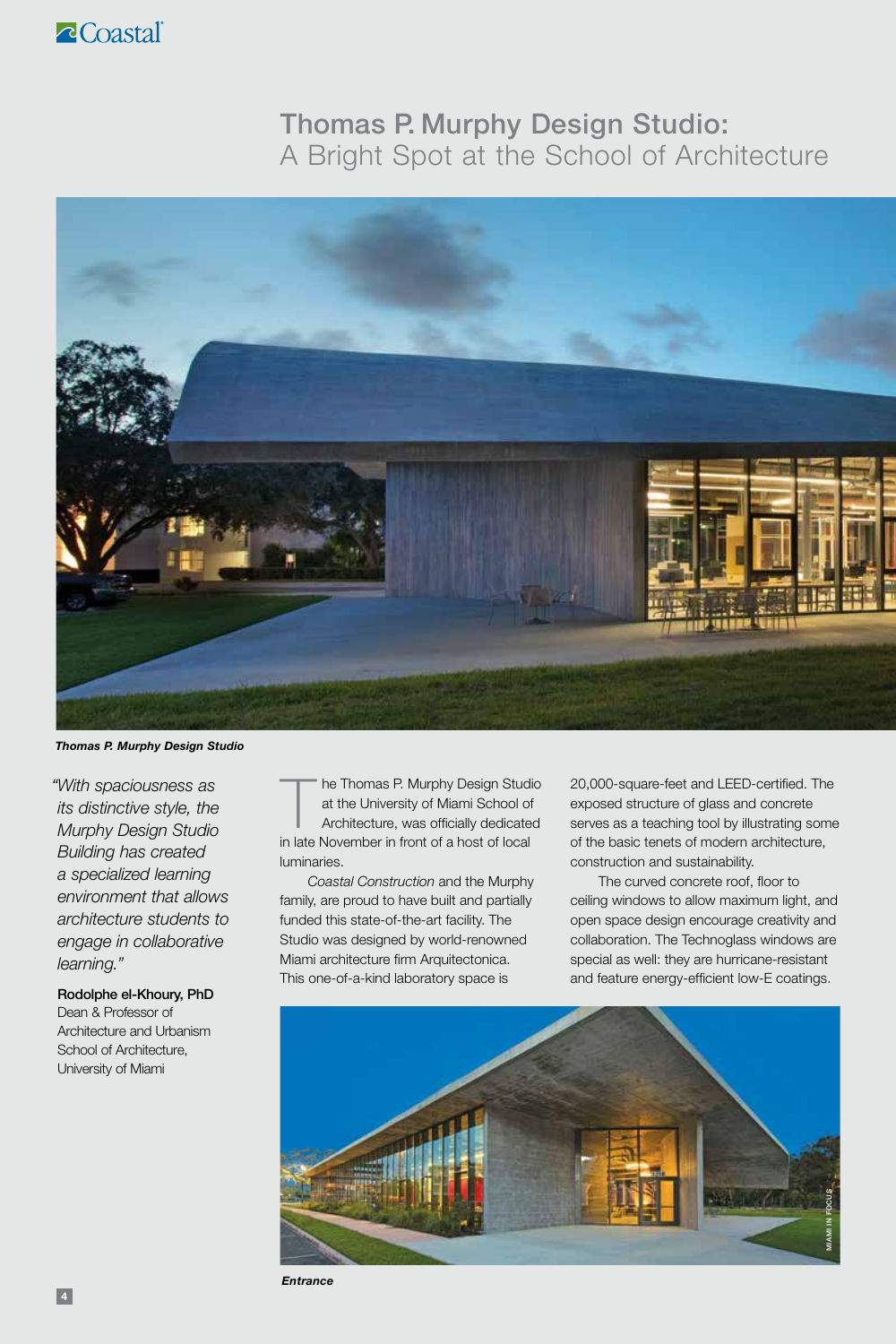

The building includes a high-tech fabrications lab with polymer and powder 3D printers, modern workstations that facilitate advanced digital production, a computer lab, presentation areas, review spaces, and offices.

Thomas P. Murphy was a painting contractor and builder in South Florida for more than 30 years. "It is a tribute to him, and an honor to name this building after my Dad," said Tom Murphy, Jr.





*Exterior Laboratory space*

. . .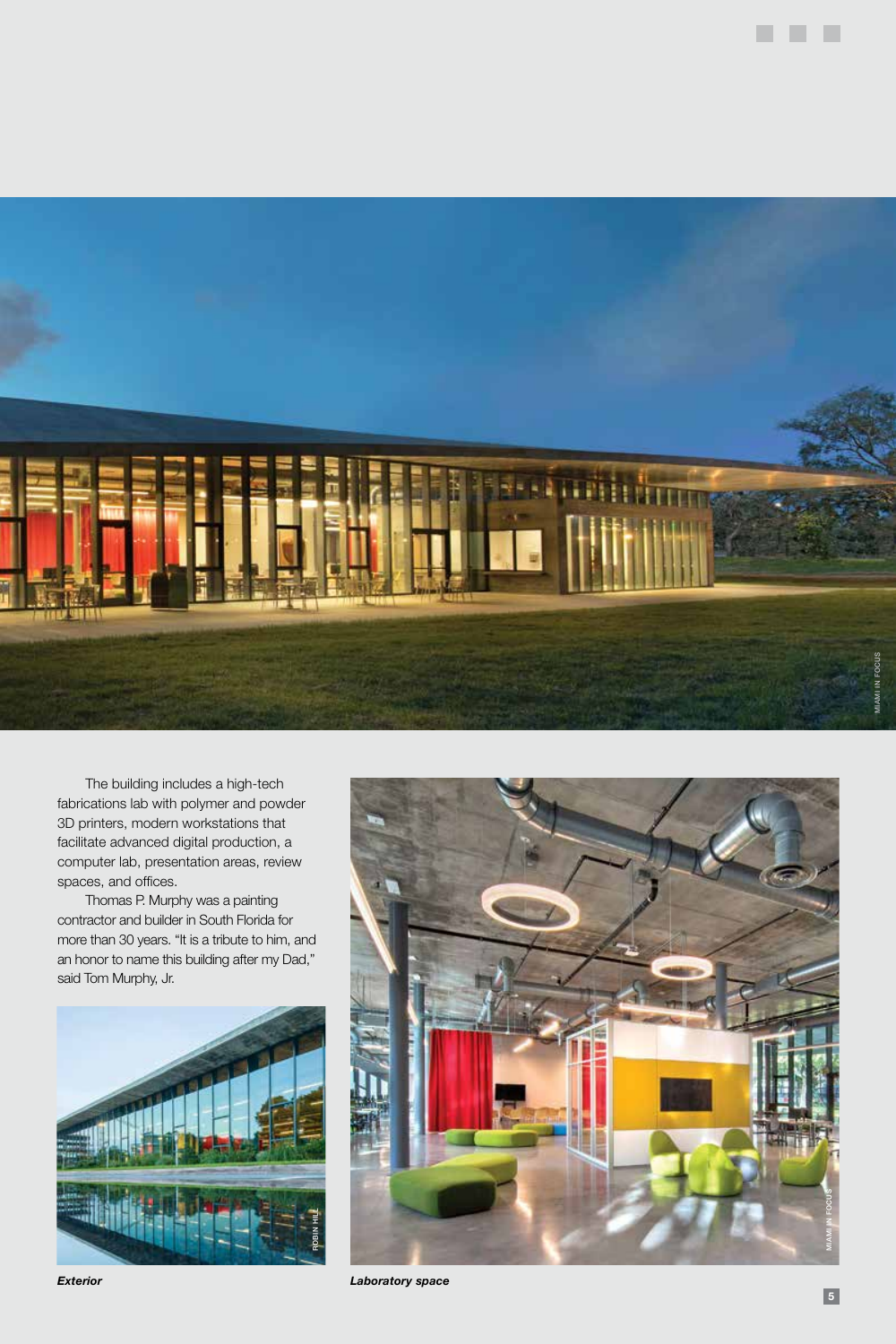

## The Cove Expansion: An Autograph Collection



*The Cove*

*"We are proud that Tishman has joined forces with AECOM Tishman and its joint venture partner, Coastal Construction, a company well known to everyone in Florida, to build this new phase of the resort. CoastalTishman will continue its tradition of delivering projects with the highest level of standards of quality and safety, and will do it on time."*

 Daniel Tishman Principal and Vice Chairman

**Tishman** 

C*oastalTishman* officially broke ground on The Cove, a new 349-room hotel in Orlando, Florida.

The project is the 8th joint venture between Coastal Construction and AECOM Tishman, and will be owned by New Yorkbased real estate firm, Tishman.

Designed by Gensler Architects, the new hotel will carry the Marriott Autograph Collection flag and will sit on the current site of the resort's tennis courts.

Planned with executives and groups in mind, the 14-story hotel will add 198 traditional rooms and 151 suites with

separate living and working spaces that can transform from a traditional hotel room into a more professional meeting space, with large conference tables and built-in AV systems. The new hotel will also feature an additional 22,000 square feet of meeting space, including two ballrooms and a rooftop terrace.

Other amenities will include a restaurant, lounge, grab-and-go market and an upscale craft cocktail bar in the lobby, full-service health club and a lushly landscaped 16,800-square-foot elevated deck with a fire pit and 90-foot-long pool.

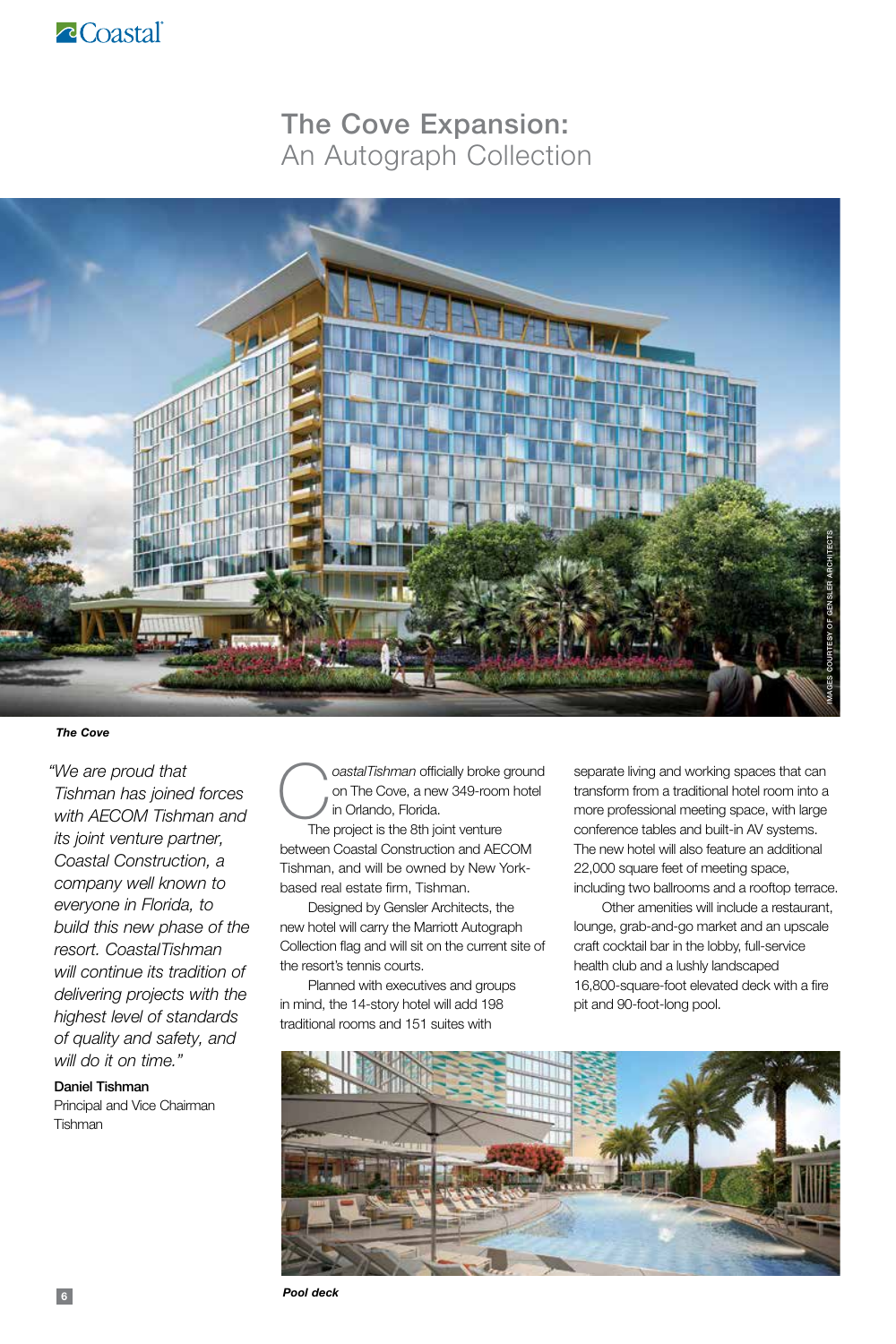## Luma: Another Addition to Miami Worldcenter



*Luma at Miami Worldcenter*

L uma, a component of Miami Worldcenter, a master-planned community, is located east of Miami Central Station, downtown's new transportation hub.

Being constructed for developers ZOM USA and Miami World Center, *CoastalTishman* is building the 44-story apartment tower with retail and 12-story parking garage. Luma will consist of 434 units, ranging in size from studio to three bedroom residences, with two floors of retail space totaling 40,000 square feet and a 7,400 square-foot rooftop restaurant with outside terrace seating. Two amenity floors will have a gym, spa, business center, sauna, lounge, and resort-style pool deck with cabanas, fire pit, BBQ and bar area. The adjacent Freedom Tower Metromover Station will be renovated as part of the development.

Designed by Stantec Architecture of Miami, Luma will offer highend finishes in the units, amenities and common areas, and will feature exposed concrete ceilings in the living rooms, exposed concrete walls in the corridors, amenities and lobby. The main design feature of the tower is a protruding concrete block and frame, finished with stucco that creates a portal surrounding the entire east facade.

*"We have been thoroughly impressed with Coastal's collaborative efforts during preconstruction to date, and look forward to building on our relationship through to project completion and future projects."*

 Graham D. Hatcher Senior Vice President ZOM USA



Coastal Cares, the philanthropic arm of Coastal, continues to support organizations within the South Florida Community.

#### **COASTAL RECEIVES DISTINGUISHED JULIA TUTTLE AWARD**

On November 2nd, *Coastal Construction Group* was awarded the prestigious Julia Tuttle Award for Community Involvement and Corporate Citizenship from the Greater Miami Chamber of Commerce at its National Philanthropy Day luncheon. Coastal was recognized for our commitment to giving back to the community.

Established in 1986, the Julia Tuttle Award recognizes one business each year whose corporate giving program and outreach policy is a role model for all others to follow. The annual award singles out a company with operations in Miami-Dade County whose philosophy and contributions epitomize the best in corporate community involvement. Past recipients have included Lennar, The Miami Marlins, Macy's, Citi Foundation, Carnival Cruise Lines, Royal Caribbean Cruises, Wells Fargo and Publix Super Markets.

As Coastal Cares co-chair Mike Murphy stated "Our success in the numerous events that we participate in goes far beyond monetary support. It is largely due to the volunteer participation of our Coastal Team Members."



*Team Coastal accepts the Julia Tuttle Award*